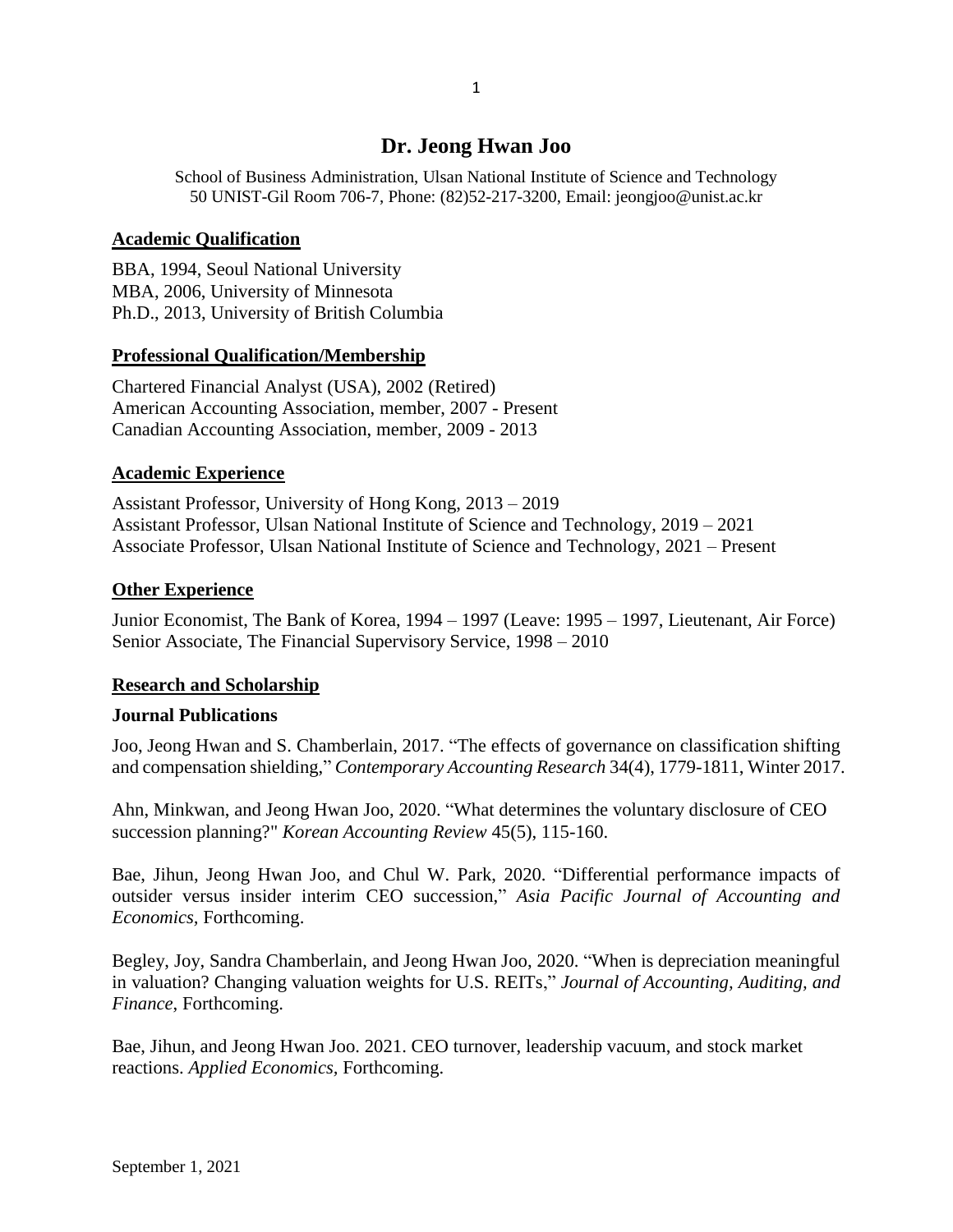#### **Selected working papers**

Joo, Jeong Hwan and Hangsoo Kyung. "Corporate transparency and insider trading profitability: Evidence from voluntary adoption of clawback provisions" (Under the first-round review at *Journal of Accounting and Public Policy*)

Bae, Jihun, and Jeong Hwan Joo, "CEO succession planning disclosure and stock market reactions to CEO turnover announcements" (Under the first-round review at *Corporate Governance: An International Perspective*)

Hao, Mengshu and Jeong Hwan Joo, "Effects of the anti-hedging policy on earnings manipulation" (Revising for the first-round submission to *Contemporary Accounting Research*)

Hao, Mengshu and Jeong Hwan Joo, "Effects of the anti-hedging policy on managerial compensation contracts and risk-taking". (Revising for the first-round submission to *Review of Accounting Studies*)

Ahn, Yuyeon, Soongsoo Han, Jeong Hwan Joo, and Taejin Kim, "CEO tenure, CEO compensation, and financial misreporting: Evidence from voluntary clawback provisions adoption" (Revising for the first-round submission to *Journal of Accounting and Public Policy*)

Biddle, G., Lilian Chan*.*, and Jeong Hwan Joo, "Do clawback adoptions influence capital investment mix?" (Revising for the first-round submission to *Journal of Accounting, Auditing and Finance*)

#### **Seminars & Conference Presentations**

- 2021 Seoul National University (presenter) The American Accounting Association Annual Meeting (presenter) Yonsei University (presenter)
- 2020 The University of Hong Kong (presenter) Korea-KAIST Joint Workshop (presenter)
- 2019 Sungkyunkwan University (presenter) The KAA Winter Conference (presenter) The Asia-Pacific Journal of Accounting and Economics Conference, Plenary Session (presenter & discussant)
- 2018 Korea-KAIST Joint Workshop (presenter) Ulsan National Institute of Science and Technology (presenter) The American Accounting Association Annual Meeting (presenter & discussant) The Journal of Accounting, Auditing, and Finance Conference (presenter)
- 2017 Nanyang Technological University (presenter) The American Accounting Association Annual Meeting (presenter & discussant) The Korean Accounting Association Summer Conference (presenter & discussant)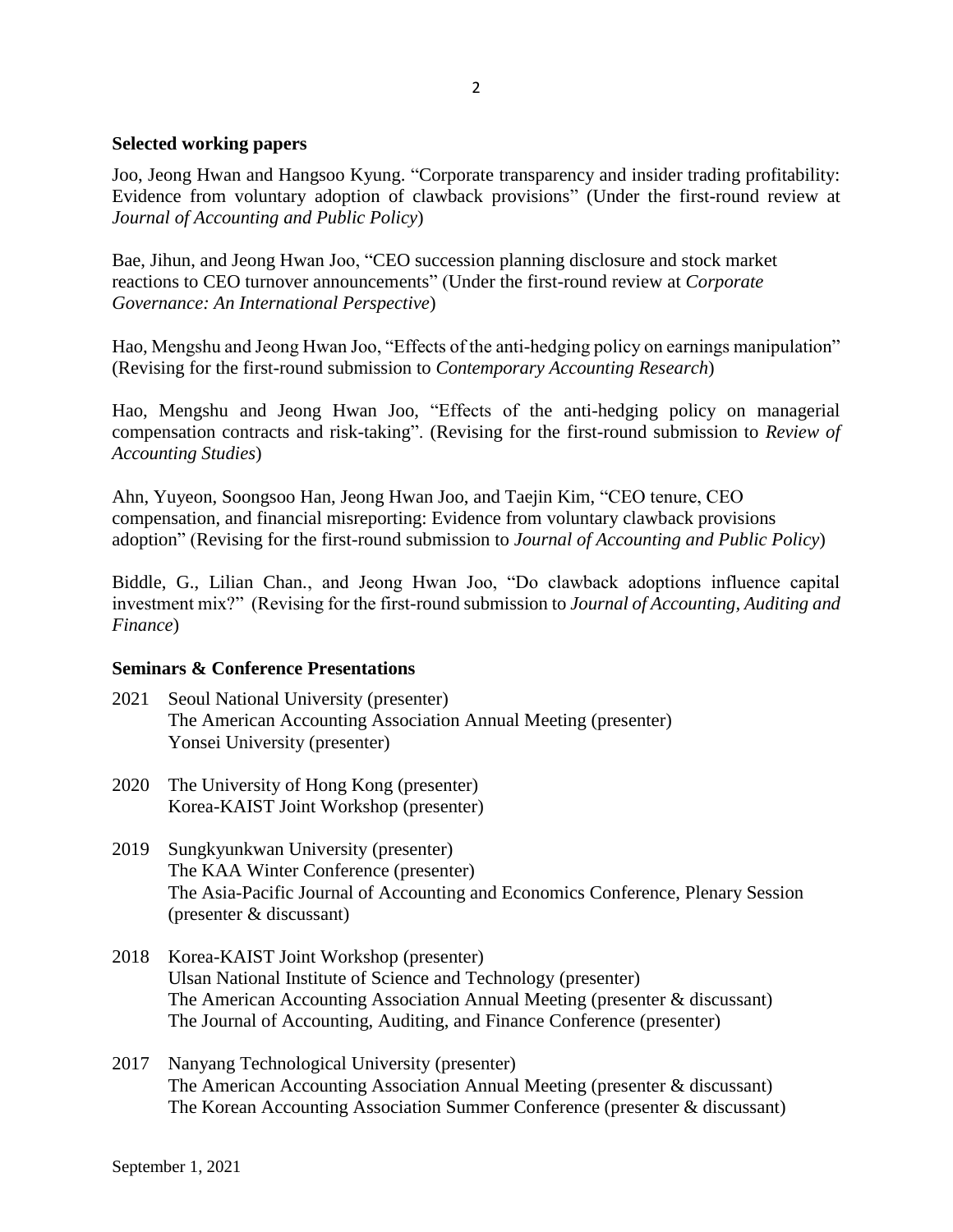- 2015 The University of Hong Kong (presenter)
- 2014 The American Accounting Association Financial Reporting Section Mid-Year Meeting (presenter)
- 2013 The University of Hong Kong Mini Accounting Symposium (presenter) The University of Hong Kong (presenter) National University of Singapore (presenter) Concordia University (presenter) Wilfrid Laurier University (presenter)
- 2012 The American Accounting Association Annual Meeting (presenter) Miami Rookie Camp (presenter)
- 2010 Canadian Accounting Association Annual Meeting (presenter) Korean Accounting Association Winter Conference (presenter)

## **Research Grants**

Seed fund for Settlement (UNIST), Principal Investigator. 07/2019 - 06/2022, KRW20,000,000.

Seed fund for Basic Research (University of Hong Kong), Principal Investigator. 05/2017 - 07/2018, HK\$63,460.

URC/CRCG - Conference Support (University of Hong Kong), 2016-2018, HK\$41,136

Early Career Scheme Grants (Hong Kong Research Grants Council), Principal Investigator. 11/2015 - 04/2018, HK\$304,715.

Seed fund for Basic Research (University of Hong Kong), Principal Investigator. 11/2013 - 04/2015, HK\$200,000.

## **Teaching and Learning**

#### **Courses**

Principles of Accounting and Finance, Instructor, UNIST (Graduate)

Principles of Management, Instructor (team teaching), UNIST (Undergraduate)

Introduction to Financial Accounting, Instructor, UNIST (Undergraduate)

Financial Statement Analysis and Valuation, Instructor, UNIST (Undergraduate)

Introduction to Financial Accounting, Instructor, University of Hong Kong (Undergraduate)

Intermediate Accounting, Instructor, University of Hong Kong (Undergraduate)

## **Ph.D Student Advising**

Mengshu Hao, Ph.D dissertation Co-supervisor (Chul W. Park, Principal Supervisor)

Placement: *Beihang University,* Beijing.